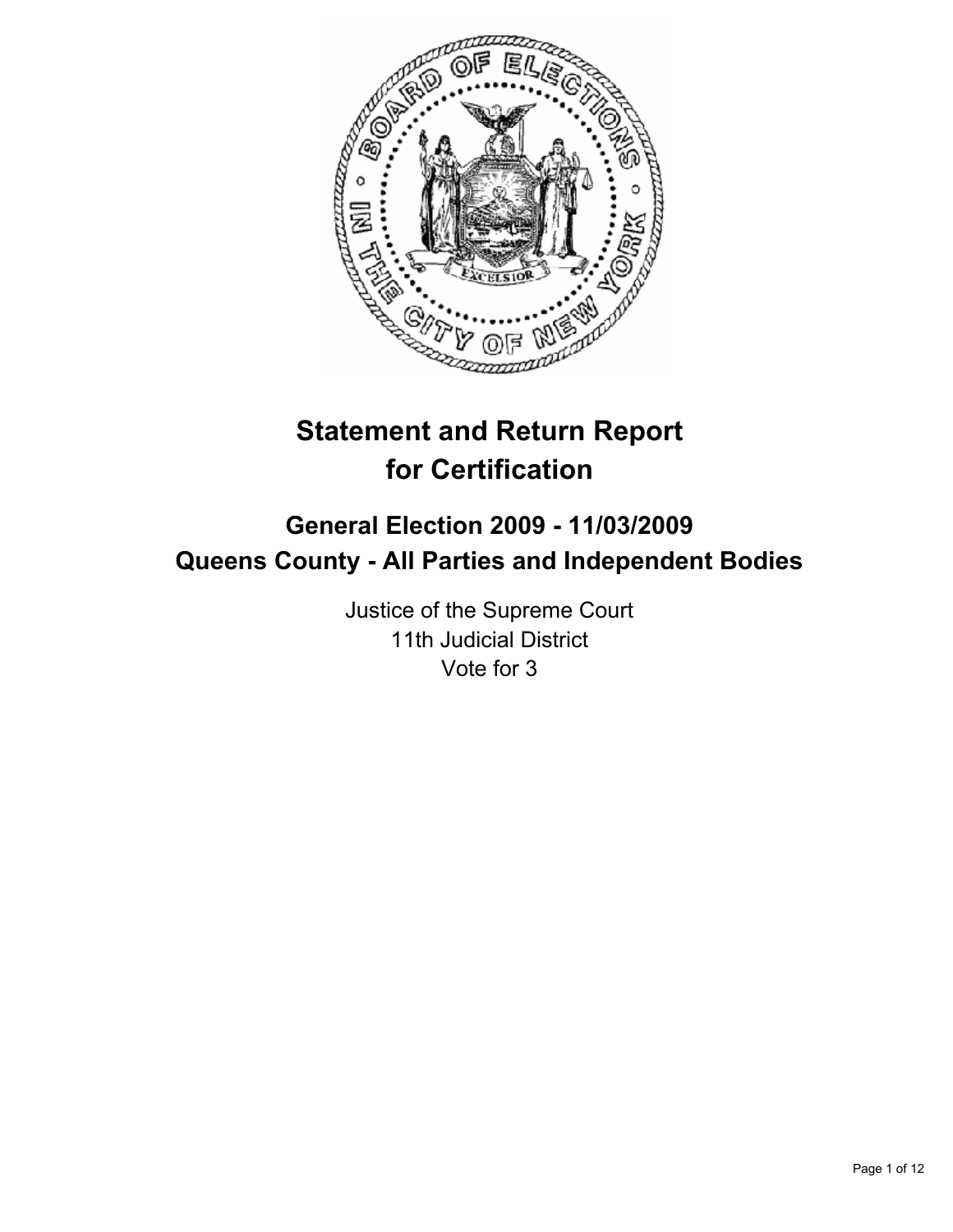

| <b>PUBLIC COUNTER</b>               | 13,933 |
|-------------------------------------|--------|
| <b>EMERGENCY</b>                    | 51     |
| ABSENTEE/MILITARY                   | 307    |
| <b>AFFIDAVIT</b>                    | 127    |
| <b>Total Ballots</b>                | 14,418 |
| THOMAS D RAFFAELE (DEMOCRATIC)      | 4,523  |
| ROBERT BELTRANI (REPUBLICAN)        | 2,016  |
| ROBERT BELTRANI (CONSERVATIVE)      | 300    |
| DICCIA T PINEDA-KIRWAN (DEMOCRATIC) | 3,977  |
| JOHN F CASEY (REPUBLICAN)           | 2,099  |
| JOHN F CASEY (CONSERVATIVE)         | 317    |
| DANIEL LEWIS (DEMOCRATIC)           | 4,241  |
| JOSEPH F KASPER (REPUBLICAN)        | 1,851  |
| <b>Total Votes</b>                  | 19,324 |
| Unrecorded                          | 23.930 |

| PUBLIC COUNTER                      | 21,214 |
|-------------------------------------|--------|
| <b>EMERGENCY</b>                    | 44     |
| ABSENTEE/MILITARY                   | 600    |
| <b>AFFIDAVIT</b>                    | 135    |
| <b>Total Ballots</b>                | 21,993 |
| THOMAS D RAFFAELE (DEMOCRATIC)      | 6,855  |
| ROBERT BELTRANI (REPUBLICAN)        | 6,106  |
| ROBERT BELTRANI (CONSERVATIVE)      | 1,233  |
| DICCIA T PINEDA-KIRWAN (DEMOCRATIC) | 6,472  |
| JOHN F CASEY (REPUBLICAN)           | 6,210  |
| JOHN F CASEY (CONSERVATIVE)         | 1,258  |
| DANIEL LEWIS (DEMOCRATIC)           | 6,960  |
| JOSEPH F KASPER (REPUBLICAN)        | 5,883  |
| <b>ISSACK BRAUW (WRITE-IN)</b>      | 1      |
| LINDA MICHAEL (WRITE-IN)            | 1      |
| ROY DAVIS (WRITE-IN)                | 1      |
| <b>Total Votes</b>                  | 40,980 |
| Unrecorded                          | 24.999 |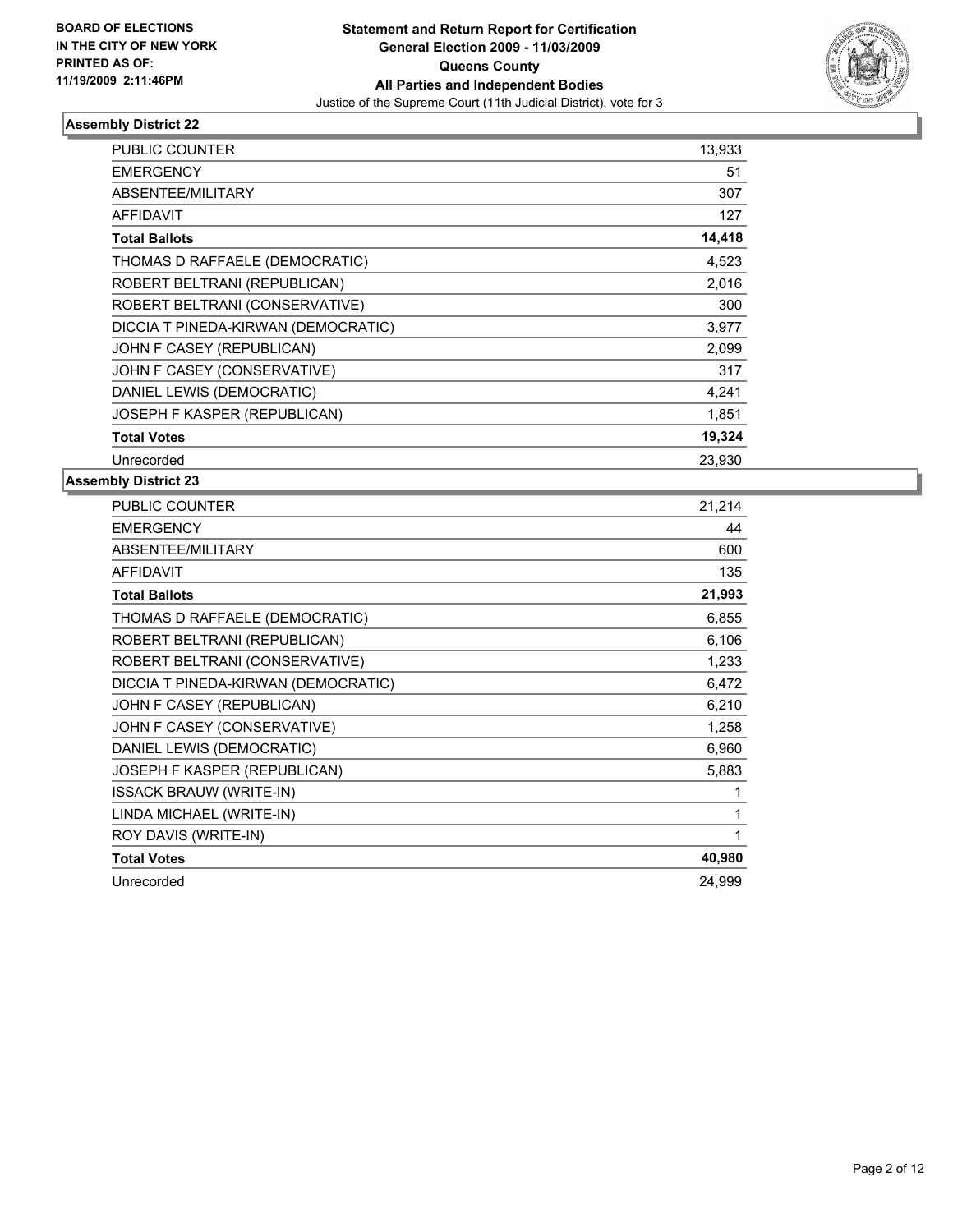

| <b>PUBLIC COUNTER</b>               | 24,059 |
|-------------------------------------|--------|
| <b>EMERGENCY</b>                    | 4      |
| ABSENTEE/MILITARY                   | 485    |
| <b>AFFIDAVIT</b>                    | 145    |
| <b>Total Ballots</b>                | 24,693 |
| THOMAS D RAFFAELE (DEMOCRATIC)      | 10,341 |
| ROBERT BELTRANI (REPUBLICAN)        | 5,505  |
| ROBERT BELTRANI (CONSERVATIVE)      | 998    |
| DICCIA T PINEDA-KIRWAN (DEMOCRATIC) | 9,568  |
| JOHN F CASEY (REPUBLICAN)           | 5,587  |
| JOHN F CASEY (CONSERVATIVE)         | 1,015  |
| DANIEL LEWIS (DEMOCRATIC)           | 10,335 |
| JOSEPH F KASPER (REPUBLICAN)        | 5,240  |
| DAVID YASSKY (WRITE-IN)             |        |
| JOSEPH GROSSO (WRITE-IN)            | 1      |
| <b>Total Votes</b>                  | 48,591 |
| Unrecorded                          | 25,488 |

| <b>PUBLIC COUNTER</b>               | 15,270 |
|-------------------------------------|--------|
| <b>EMERGENCY</b>                    | 36     |
| ABSENTEE/MILITARY                   | 286    |
| <b>AFFIDAVIT</b>                    | 155    |
| <b>Total Ballots</b>                | 15,747 |
| THOMAS D RAFFAELE (DEMOCRATIC)      | 6,016  |
| ROBERT BELTRANI (REPUBLICAN)        | 3,538  |
| ROBERT BELTRANI (CONSERVATIVE)      | 605    |
| DICCIA T PINEDA-KIRWAN (DEMOCRATIC) | 5,600  |
| JOHN F CASEY (REPUBLICAN)           | 3,595  |
| JOHN F CASEY (CONSERVATIVE)         | 604    |
| DANIEL LEWIS (DEMOCRATIC)           | 5,984  |
| JOSEPH F KASPER (REPUBLICAN)        | 3,358  |
| <b>Total Votes</b>                  | 29,300 |
| Unrecorded                          | 17,941 |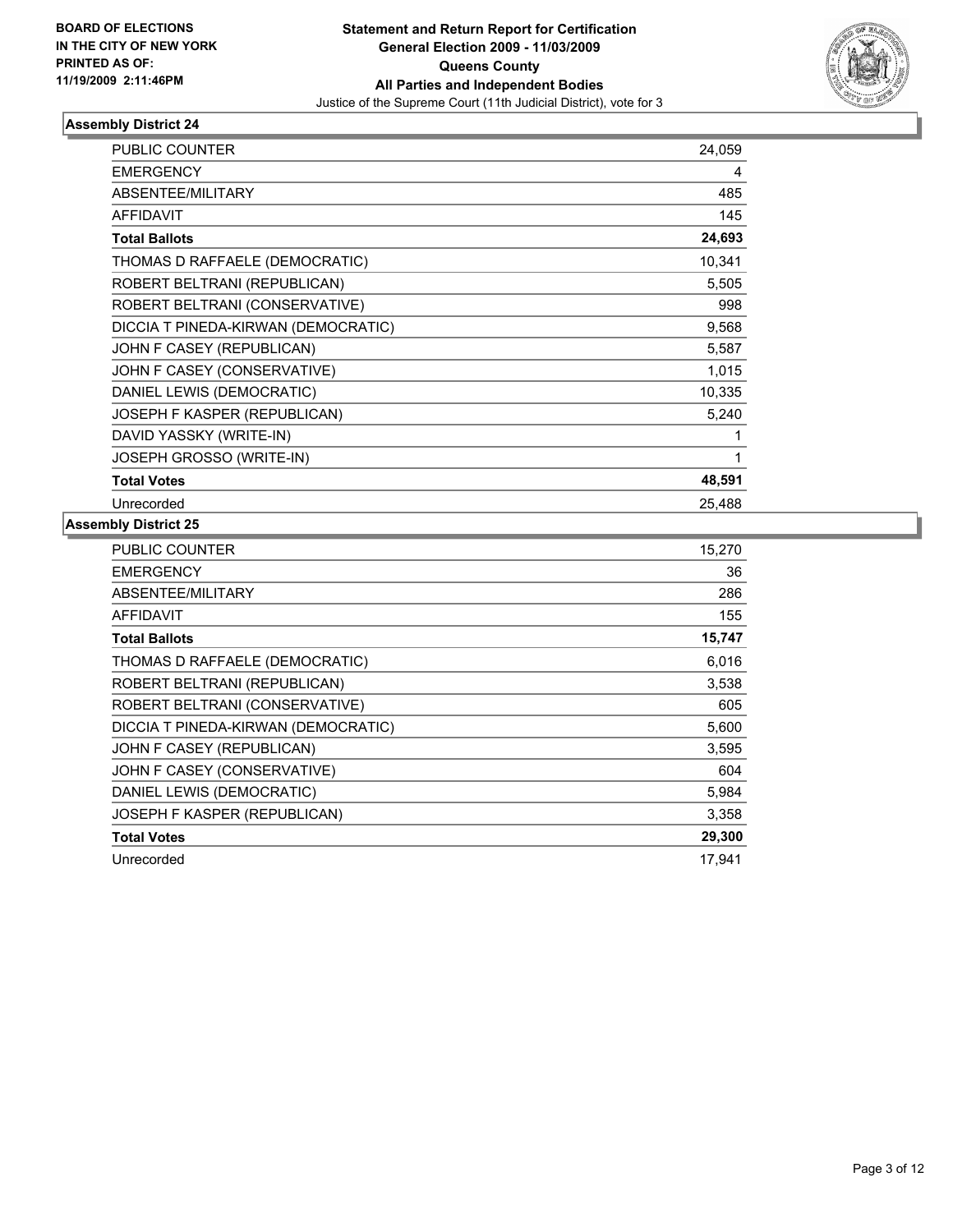

| <b>PUBLIC COUNTER</b>               | 26,216 |
|-------------------------------------|--------|
| <b>EMERGENCY</b>                    | 0      |
| ABSENTEE/MILITARY                   | 711    |
| <b>AFFIDAVIT</b>                    | 168    |
| <b>Total Ballots</b>                | 27,095 |
| THOMAS D RAFFAELE (DEMOCRATIC)      | 9,773  |
| ROBERT BELTRANI (REPUBLICAN)        | 7,585  |
| ROBERT BELTRANI (CONSERVATIVE)      | 1,258  |
| DICCIA T PINEDA-KIRWAN (DEMOCRATIC) | 8,729  |
| JOHN F CASEY (REPUBLICAN)           | 7,657  |
| JOHN F CASEY (CONSERVATIVE)         | 1,250  |
| DANIEL LEWIS (DEMOCRATIC)           | 9,700  |
| JOSEPH F KASPER (REPUBLICAN)        | 7,083  |
| <b>Total Votes</b>                  | 53,035 |
| Unrecorded                          | 28.250 |

| PUBLIC COUNTER                      | 17,529 |
|-------------------------------------|--------|
| <b>EMERGENCY</b>                    | 108    |
| ABSENTEE/MILITARY                   | 442    |
| <b>AFFIDAVIT</b>                    | 174    |
| <b>Total Ballots</b>                | 18,253 |
| THOMAS D RAFFAELE (DEMOCRATIC)      | 6,942  |
| ROBERT BELTRANI (REPUBLICAN)        | 3,819  |
| ROBERT BELTRANI (CONSERVATIVE)      | 666    |
| DICCIA T PINEDA-KIRWAN (DEMOCRATIC) | 6,555  |
| JOHN F CASEY (REPUBLICAN)           | 3,843  |
| JOHN F CASEY (CONSERVATIVE)         | 661    |
| DANIEL LEWIS (DEMOCRATIC)           | 7,014  |
| JOSEPH F KASPER (REPUBLICAN)        | 3,761  |
| <b>Total Votes</b>                  | 33,261 |
| Unrecorded                          | 21,498 |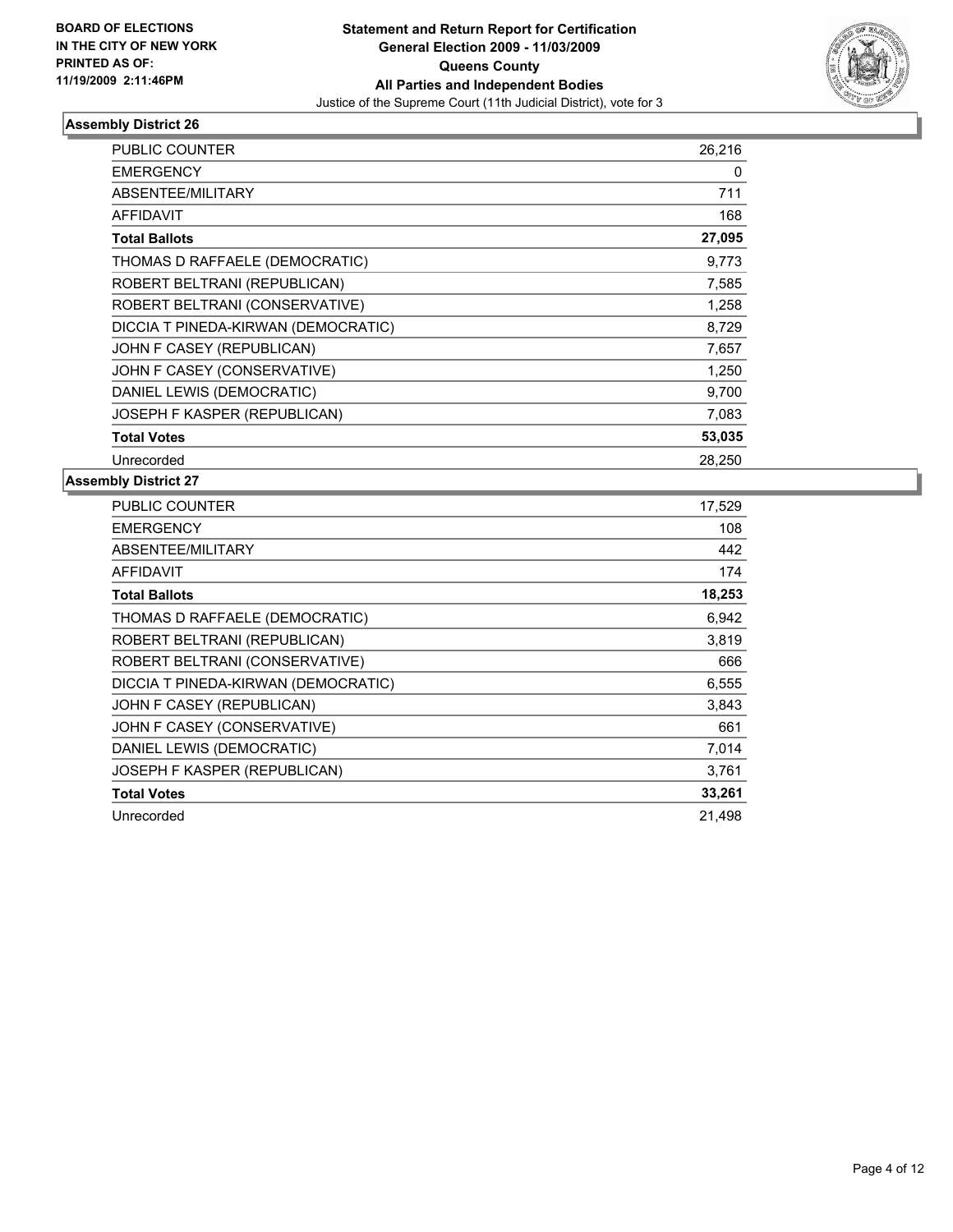

| PUBLIC COUNTER                      | 21,979 |
|-------------------------------------|--------|
| <b>EMERGENCY</b>                    | 58     |
| <b>ABSENTEE/MILITARY</b>            | 649    |
| <b>AFFIDAVIT</b>                    | 151    |
| <b>Total Ballots</b>                | 22,837 |
| THOMAS D RAFFAELE (DEMOCRATIC)      | 8,566  |
| ROBERT BELTRANI (REPUBLICAN)        | 5,547  |
| ROBERT BELTRANI (CONSERVATIVE)      | 844    |
| DICCIA T PINEDA-KIRWAN (DEMOCRATIC) | 7,899  |
| JOHN F CASEY (REPUBLICAN)           | 5,558  |
| JOHN F CASEY (CONSERVATIVE)         | 859    |
| DANIEL LEWIS (DEMOCRATIC)           | 8,601  |
| JOSEPH F KASPER (REPUBLICAN)        | 5,341  |
| JEFF LEBOWITZ (WRITE-IN)            | 1      |
| JOHN CASEY (WRITE-IN)               | 1      |
| JUDY SCHEINDLIN (WRITE-IN)          | 1      |
| MARK WEINBLATT (WRITE-IN)           | 1      |
| ROBERT BETTRASI (WRITE-IN)          | 1      |
| SCOTT WEINBLATT (WRITE-IN)          | 1      |
| TOM COOKE (WRITE-IN)                | 1      |
| <b>Total Votes</b>                  | 43,222 |
| Unrecorded                          | 25.289 |

| <b>PUBLIC COUNTER</b>               | 17,221 |
|-------------------------------------|--------|
| <b>EMERGENCY</b>                    | 24     |
| ABSENTEE/MILITARY                   | 311    |
| <b>AFFIDAVIT</b>                    | 133    |
| <b>Total Ballots</b>                | 17,689 |
| THOMAS D RAFFAELE (DEMOCRATIC)      | 10,562 |
| ROBERT BELTRANI (REPUBLICAN)        | 933    |
| ROBERT BELTRANI (CONSERVATIVE)      | 126    |
| DICCIA T PINEDA-KIRWAN (DEMOCRATIC) | 10,455 |
| JOHN F CASEY (REPUBLICAN)           | 908    |
| JOHN F CASEY (CONSERVATIVE)         | 124    |
| DANIEL LEWIS (DEMOCRATIC)           | 11,124 |
| <b>JOSEPH F KASPER (REPUBLICAN)</b> | 847    |
| JOHN W CRONIN (WRITE-IN)            | 1      |
| <b>Total Votes</b>                  | 35,080 |
| Unrecorded                          | 17,987 |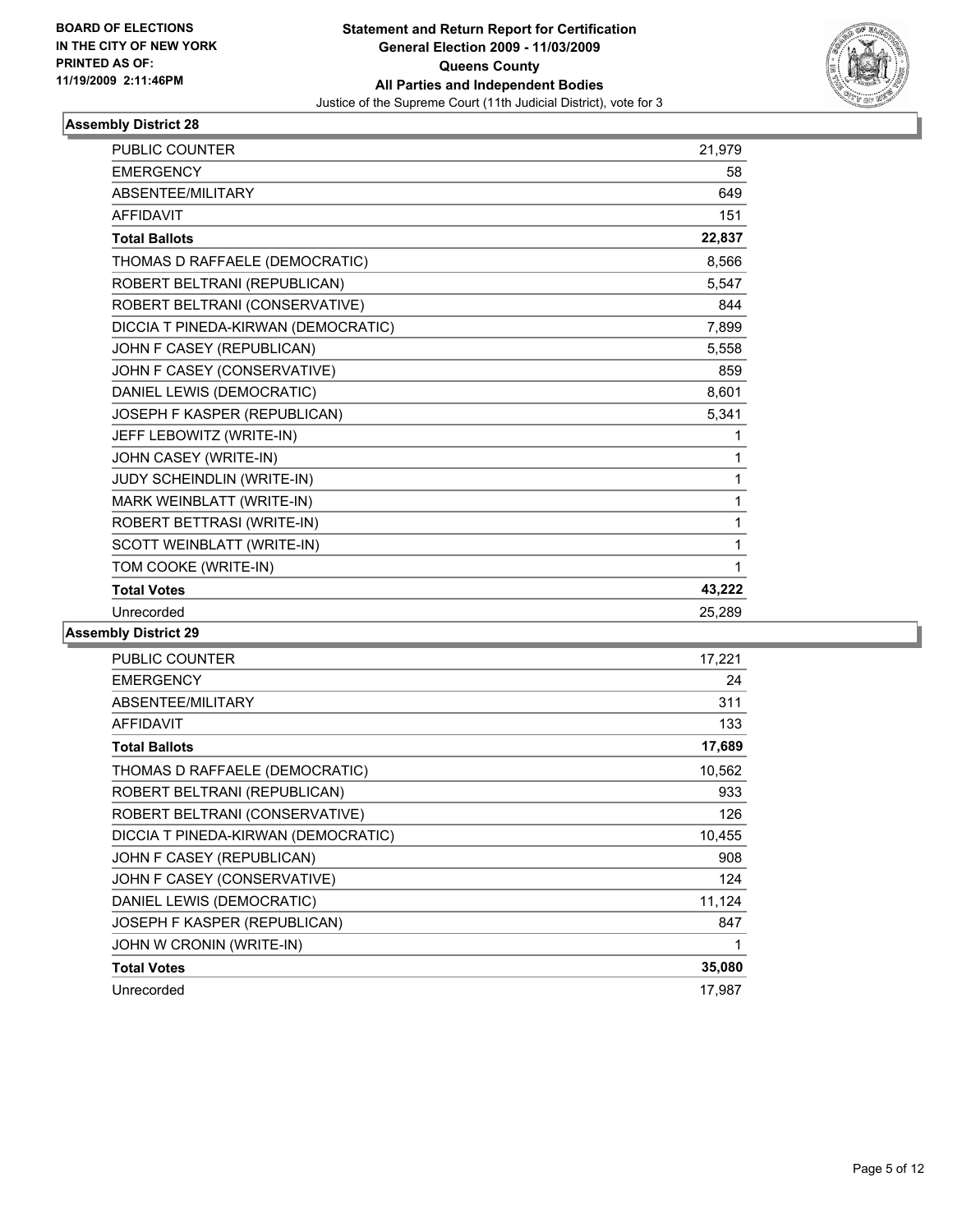

| <b>PUBLIC COUNTER</b>               | 15,859 |
|-------------------------------------|--------|
| <b>EMERGENCY</b>                    | 15     |
| ABSENTEE/MILITARY                   | 252    |
| <b>AFFIDAVIT</b>                    | 136    |
| <b>Total Ballots</b>                | 16,262 |
| THOMAS D RAFFAELE (DEMOCRATIC)      | 6,222  |
| ROBERT BELTRANI (REPUBLICAN)        | 3,640  |
| ROBERT BELTRANI (CONSERVATIVE)      | 712    |
| DICCIA T PINEDA-KIRWAN (DEMOCRATIC) | 5,733  |
| JOHN F CASEY (REPUBLICAN)           | 3,879  |
| JOHN F CASEY (CONSERVATIVE)         | 751    |
| DANIEL LEWIS (DEMOCRATIC)           | 6,088  |
| JOSEPH F KASPER (REPUBLICAN)        | 3,543  |
| DAVID ROSASCO (WRITE-IN)            | 1      |
| DAVID YASSKY (WRITE-IN)             | 1      |
| DENA TOBIN (WRITE-IN)               | 1      |
| STEVEN (WRITE-IN)                   | 1      |
| <b>Total Votes</b>                  | 30,572 |
| Unrecorded                          | 18,214 |

| <b>PUBLIC COUNTER</b>               | 13,329 |
|-------------------------------------|--------|
| <b>EMERGENCY</b>                    | 15     |
| ABSENTEE/MILITARY                   | 394    |
| <b>AFFIDAVIT</b>                    | 159    |
| <b>Total Ballots</b>                | 13,897 |
| THOMAS D RAFFAELE (DEMOCRATIC)      | 7,648  |
| ROBERT BELTRANI (REPUBLICAN)        | 1,075  |
| ROBERT BELTRANI (CONSERVATIVE)      | 133    |
| DICCIA T PINEDA-KIRWAN (DEMOCRATIC) | 7,475  |
| JOHN F CASEY (REPUBLICAN)           | 998    |
| JOHN F CASEY (CONSERVATIVE)         | 152    |
| DANIEL LEWIS (DEMOCRATIC)           | 7,995  |
| JOSEPH F KASPER (REPUBLICAN)        | 992    |
| ALAN KATINON (WRITE-IN)             | 1      |
| HATCH EAGLE (WRITE-IN)              | 1      |
| <b>Total Votes</b>                  | 26,470 |
| Unrecorded                          | 15,221 |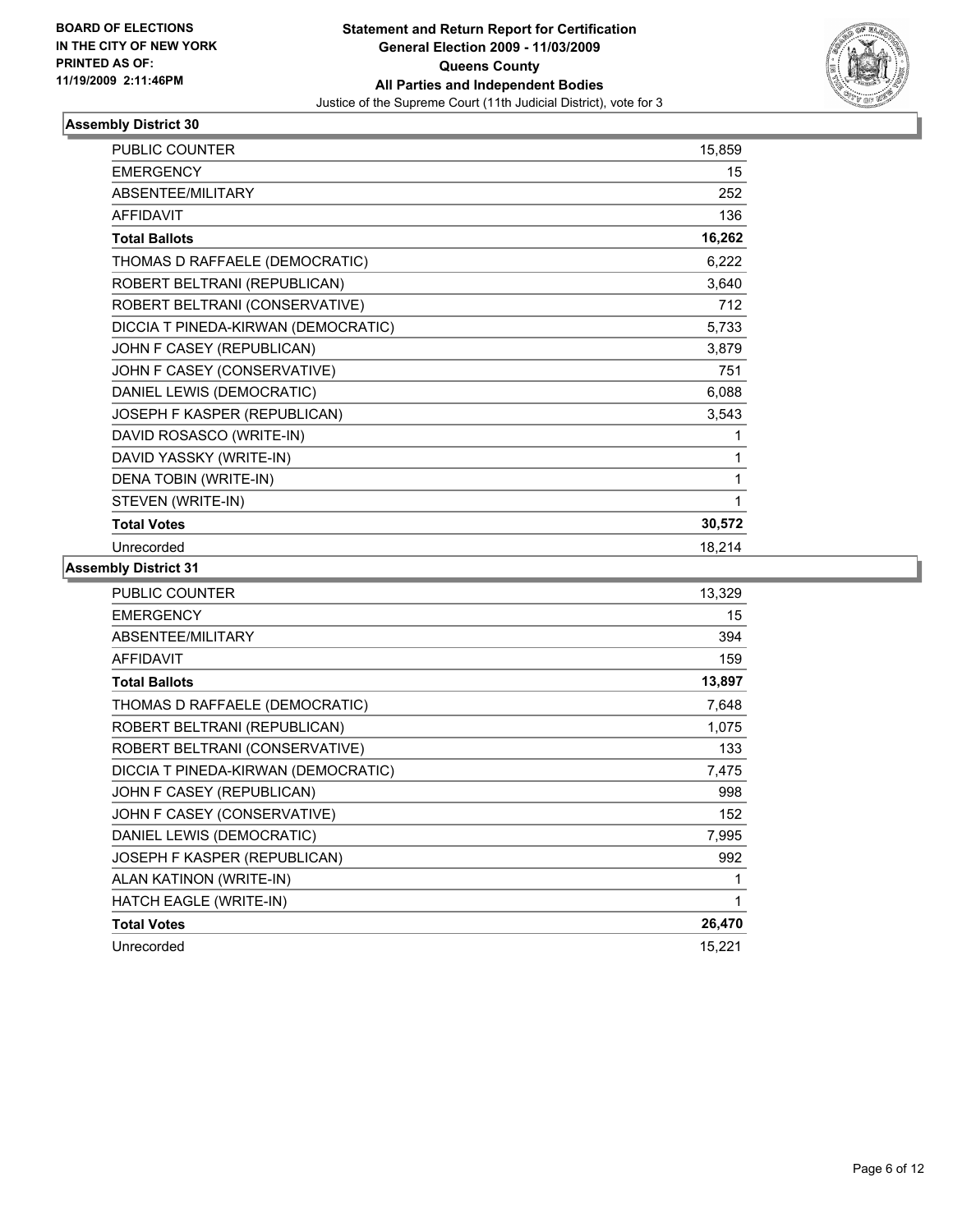

| <b>PUBLIC COUNTER</b>               | 15,819 |
|-------------------------------------|--------|
| <b>EMERGENCY</b>                    | 27     |
| ABSENTEE/MILITARY                   | 222    |
| <b>AFFIDAVIT</b>                    | 162    |
| <b>Total Ballots</b>                | 16,230 |
| THOMAS D RAFFAELE (DEMOCRATIC)      | 9,157  |
| ROBERT BELTRANI (REPUBLICAN)        | 532    |
| ROBERT BELTRANI (CONSERVATIVE)      | 86     |
| DICCIA T PINEDA-KIRWAN (DEMOCRATIC) | 8,936  |
| JOHN F CASEY (REPUBLICAN)           | 561    |
| JOHN F CASEY (CONSERVATIVE)         | 105    |
| DANIEL LEWIS (DEMOCRATIC)           | 9,745  |
| JOSEPH F KASPER (REPUBLICAN)        | 503    |
| <b>Total Votes</b>                  | 29,625 |
| Unrecorded                          | 19.065 |

| <b>PUBLIC COUNTER</b>               | 18,658 |
|-------------------------------------|--------|
| <b>EMERGENCY</b>                    | 4      |
| ABSENTEE/MILITARY                   | 243    |
| <b>AFFIDAVIT</b>                    | 139    |
| <b>Total Ballots</b>                | 19,044 |
| THOMAS D RAFFAELE (DEMOCRATIC)      | 10,644 |
| ROBERT BELTRANI (REPUBLICAN)        | 1,722  |
| ROBERT BELTRANI (CONSERVATIVE)      | 337    |
| DICCIA T PINEDA-KIRWAN (DEMOCRATIC) | 10,488 |
| JOHN F CASEY (REPUBLICAN)           | 1,759  |
| JOHN F CASEY (CONSERVATIVE)         | 346    |
| DANIEL LEWIS (DEMOCRATIC)           | 11,229 |
| JOSEPH F KASPER (REPUBLICAN)        | 1,615  |
| RUDOLPH BEHRMARN (WRITE-IN)         | 1      |
| <b>Total Votes</b>                  | 38,141 |
| Unrecorded                          | 18.991 |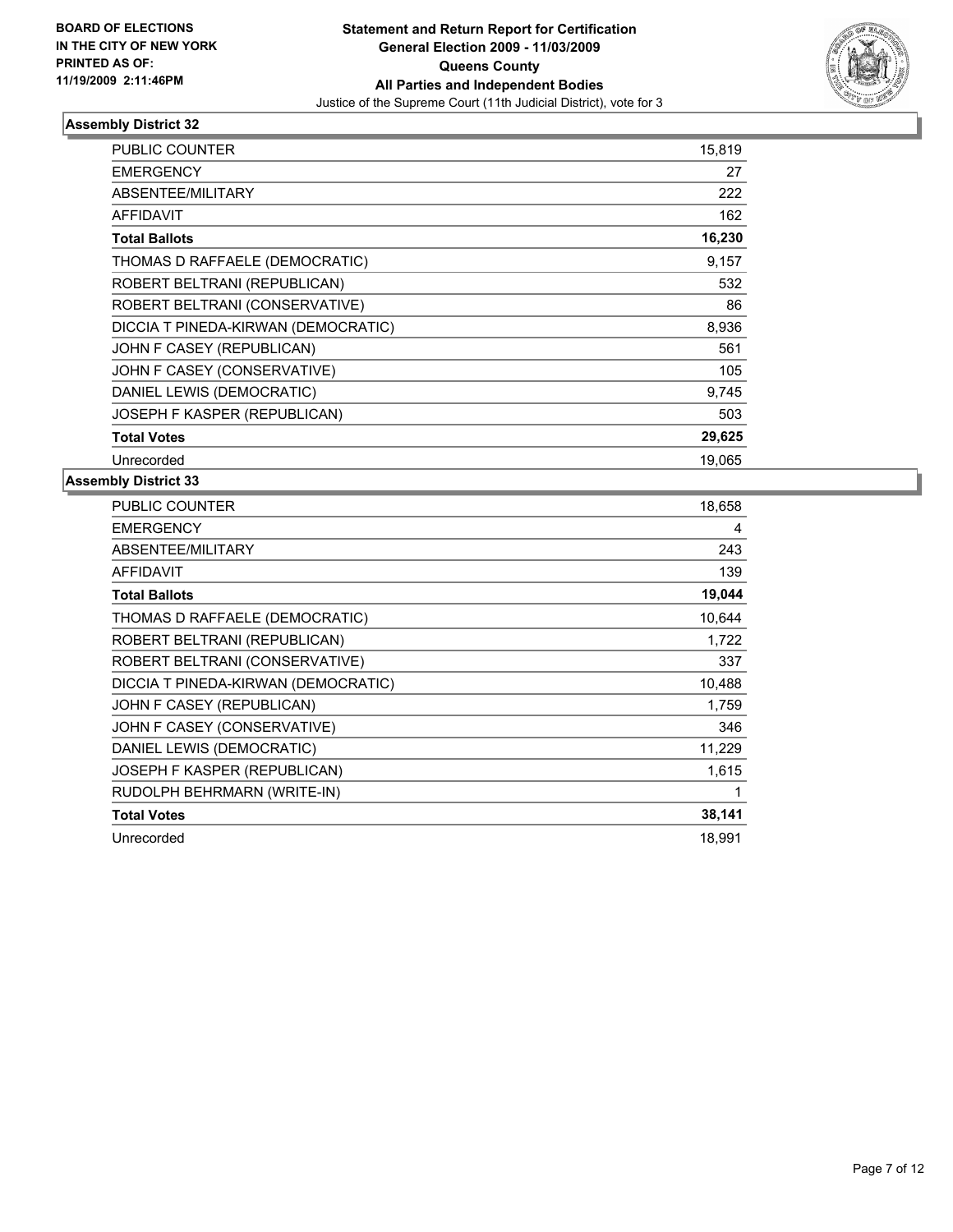

| <b>PUBLIC COUNTER</b>               | 12,854 |
|-------------------------------------|--------|
| <b>EMERGENCY</b>                    | 39     |
| <b>ABSENTEE/MILITARY</b>            | 181    |
| <b>AFFIDAVIT</b>                    | 112    |
| <b>Total Ballots</b>                | 13,186 |
| THOMAS D RAFFAELE (DEMOCRATIC)      | 5,597  |
| ROBERT BELTRANI (REPUBLICAN)        | 2,112  |
| ROBERT BELTRANI (CONSERVATIVE)      | 332    |
| DICCIA T PINEDA-KIRWAN (DEMOCRATIC) | 5,193  |
| JOHN F CASEY (REPUBLICAN)           | 2,103  |
| JOHN F CASEY (CONSERVATIVE)         | 322    |
| DANIEL LEWIS (DEMOCRATIC)           | 5,396  |
| JOSEPH F KASPER (REPUBLICAN)        | 1,908  |
| DIGHTON WAITH (WRITE-IN)            | 1      |
| GILBERT BADILLO (WRITE-IN)          | 1      |
| KATHLEEN CARDERO (WRITE-IN)         | 1      |
| <b>Total Votes</b>                  | 22,966 |
| Unrecorded                          | 16,592 |

| <b>PUBLIC COUNTER</b>               | 12,153 |
|-------------------------------------|--------|
| <b>EMERGENCY</b>                    | 21     |
| ABSENTEE/MILITARY                   | 237    |
| <b>AFFIDAVIT</b>                    | 102    |
| <b>Total Ballots</b>                | 12,513 |
| THOMAS D RAFFAELE (DEMOCRATIC)      | 5,524  |
| ROBERT BELTRANI (REPUBLICAN)        | 1,401  |
| ROBERT BELTRANI (CONSERVATIVE)      | 212    |
| DICCIA T PINEDA-KIRWAN (DEMOCRATIC) | 5,236  |
| JOHN F CASEY (REPUBLICAN)           | 1,471  |
| JOHN F CASEY (CONSERVATIVE)         | 221    |
| DANIEL LEWIS (DEMOCRATIC)           | 5,645  |
| JOSEPH F KASPER (REPUBLICAN)        | 1,308  |
| <b>Total Votes</b>                  | 21,018 |
| Unrecorded                          | 16,521 |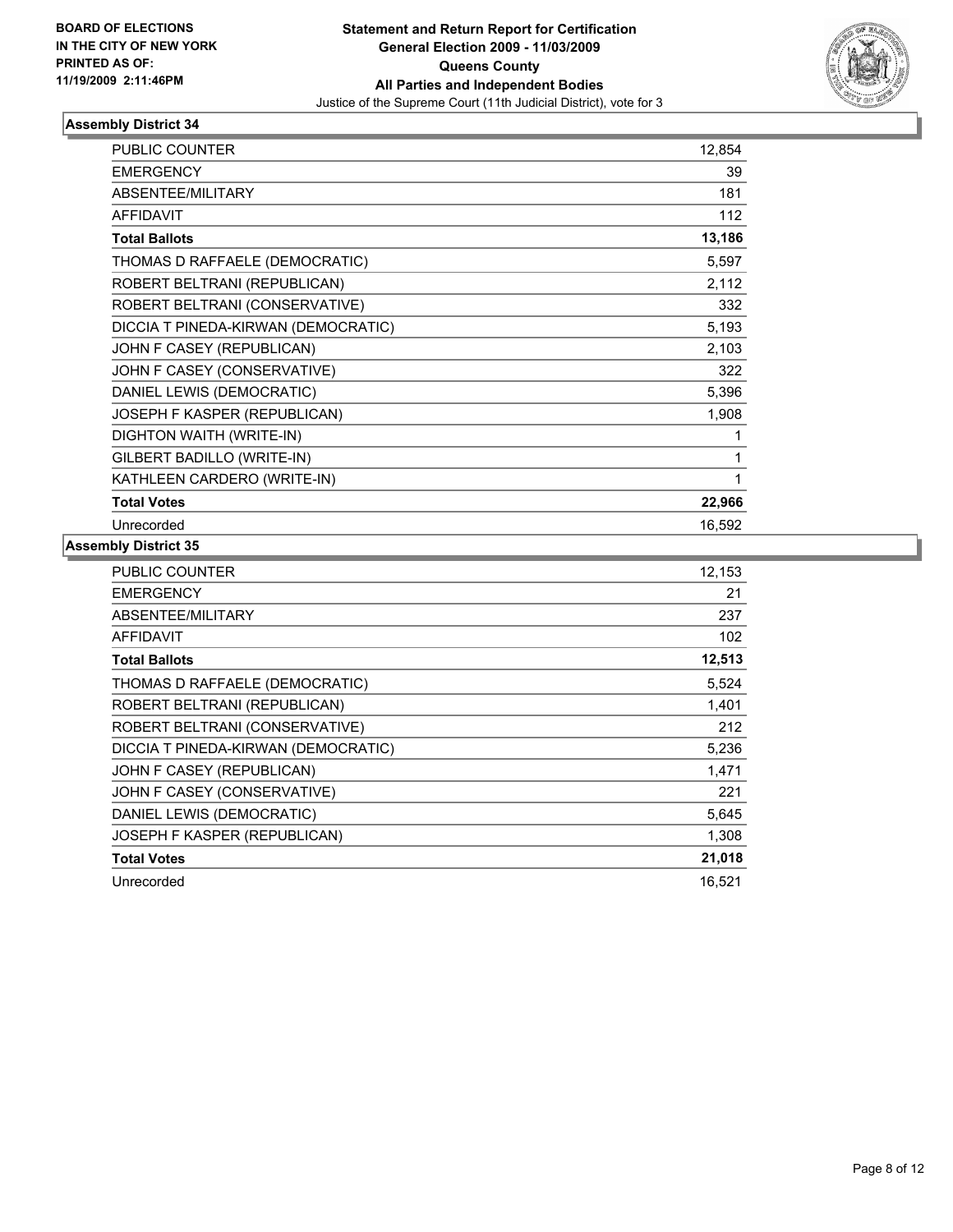

| <b>PUBLIC COUNTER</b>               | 14,288 |
|-------------------------------------|--------|
| <b>EMERGENCY</b>                    |        |
| ABSENTEE/MILITARY                   | 192    |
| <b>AFFIDAVIT</b>                    | 192    |
| <b>Total Ballots</b>                | 14,673 |
| THOMAS D RAFFAELE (DEMOCRATIC)      | 6,807  |
| ROBERT BELTRANI (REPUBLICAN)        | 2,336  |
| ROBERT BELTRANI (CONSERVATIVE)      | 487    |
| DICCIA T PINEDA-KIRWAN (DEMOCRATIC) | 6,455  |
| JOHN F CASEY (REPUBLICAN)           | 2,286  |
| JOHN F CASEY (CONSERVATIVE)         | 461    |
| DANIEL LEWIS (DEMOCRATIC)           | 6,635  |
| JOSEPH F KASPER (REPUBLICAN)        | 2,131  |
| DONALD DUCK (WRITE-IN)              |        |
| GOOFY (WRITE-IN)                    |        |
| MICKEY MOUSE (WRITE-IN)             |        |
| <b>Total Votes</b>                  | 27,601 |
| Unrecorded                          | 16,418 |

| <b>PUBLIC COUNTER</b>               | 13,708 |
|-------------------------------------|--------|
| <b>EMERGENCY</b>                    | 12     |
| ABSENTEE/MILITARY                   | 159    |
| <b>AFFIDAVIT</b>                    | 174    |
| <b>Total Ballots</b>                | 14,053 |
| THOMAS D RAFFAELE (DEMOCRATIC)      | 6,829  |
| ROBERT BELTRANI (REPUBLICAN)        | 1,798  |
| ROBERT BELTRANI (CONSERVATIVE)      | 320    |
| DICCIA T PINEDA-KIRWAN (DEMOCRATIC) | 6,439  |
| JOHN F CASEY (REPUBLICAN)           | 1,860  |
| JOHN F CASEY (CONSERVATIVE)         | 349    |
| DANIEL LEWIS (DEMOCRATIC)           | 6,712  |
| JOSEPH F KASPER (REPUBLICAN)        | 1,699  |
| DONALD DUCK (WRITE-IN)              |        |
| MICKEY MOUSE (WRITE-IN)             | 1      |
| MINNIE MOUSE (WRITE-IN)             | 1      |
| <b>Total Votes</b>                  | 26,009 |
| Unrecorded                          | 16,150 |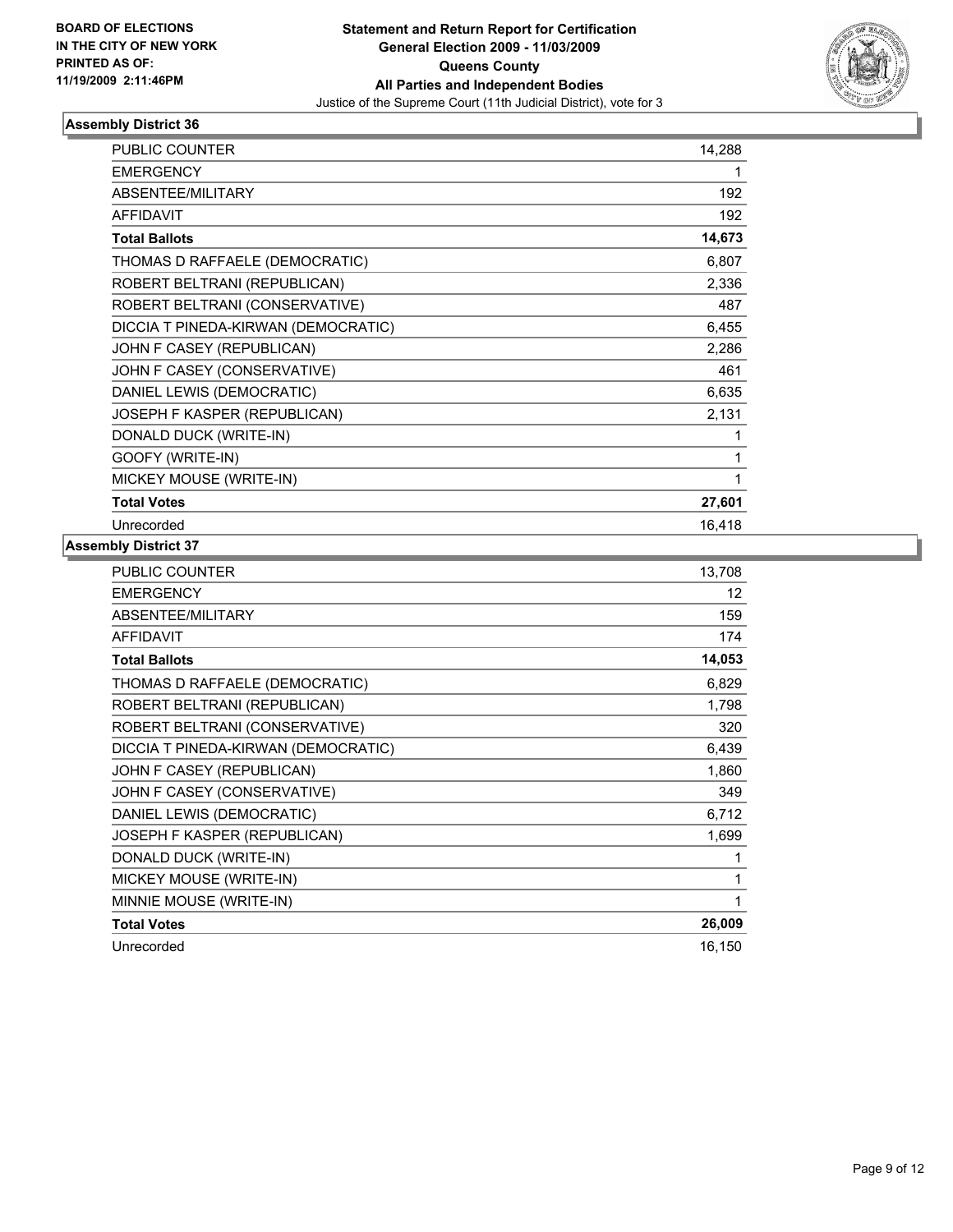

| <b>PUBLIC COUNTER</b>               | 12,979 |
|-------------------------------------|--------|
| <b>EMERGENCY</b>                    | 10     |
| ABSENTEE/MILITARY                   | 176    |
| <b>AFFIDAVIT</b>                    | 118    |
| <b>Total Ballots</b>                | 13,283 |
| THOMAS D RAFFAELE (DEMOCRATIC)      | 4,915  |
| ROBERT BELTRANI (REPUBLICAN)        | 2,900  |
| ROBERT BELTRANI (CONSERVATIVE)      | 587    |
| DICCIA T PINEDA-KIRWAN (DEMOCRATIC) | 4,625  |
| JOHN F CASEY (REPUBLICAN)           | 2,868  |
| JOHN F CASEY (CONSERVATIVE)         | 595    |
| DANIEL LEWIS (DEMOCRATIC)           | 4,909  |
| JOSEPH F KASPER (REPUBLICAN)        | 2,837  |
| ERIC ULRICH (WRITE-IN)              | 1      |
| <b>Total Votes</b>                  | 24,237 |
| Unrecorded                          | 15.612 |

| <b>EMERGENCY</b>                    | 5      |
|-------------------------------------|--------|
|                                     |        |
| ABSENTEE/MILITARY                   | 93     |
| <b>AFFIDAVIT</b>                    | 95     |
| <b>Total Ballots</b>                | 9,449  |
| THOMAS D RAFFAELE (DEMOCRATIC)      | 3,844  |
| ROBERT BELTRANI (REPUBLICAN)        | 1,177  |
| ROBERT BELTRANI (CONSERVATIVE)      | 151    |
| DICCIA T PINEDA-KIRWAN (DEMOCRATIC) | 3,696  |
| JOHN F CASEY (REPUBLICAN)           | 1,215  |
| JOHN F CASEY (CONSERVATIVE)         | 145    |
| DANIEL LEWIS (DEMOCRATIC)           | 3,755  |
| JOSEPH F KASPER (REPUBLICAN)        | 1,158  |
| CINDERELLA (WRITE-IN)               | 1      |
| HELEN SEARS (WRITE-IN)              | 1      |
| MICKEY MOUSE (WRITE-IN)             | 1      |
| PRINCE CHARMING (WRITE-IN)          | 1      |
| <b>Total Votes</b>                  | 15,145 |
| Unrecorded                          | 13,202 |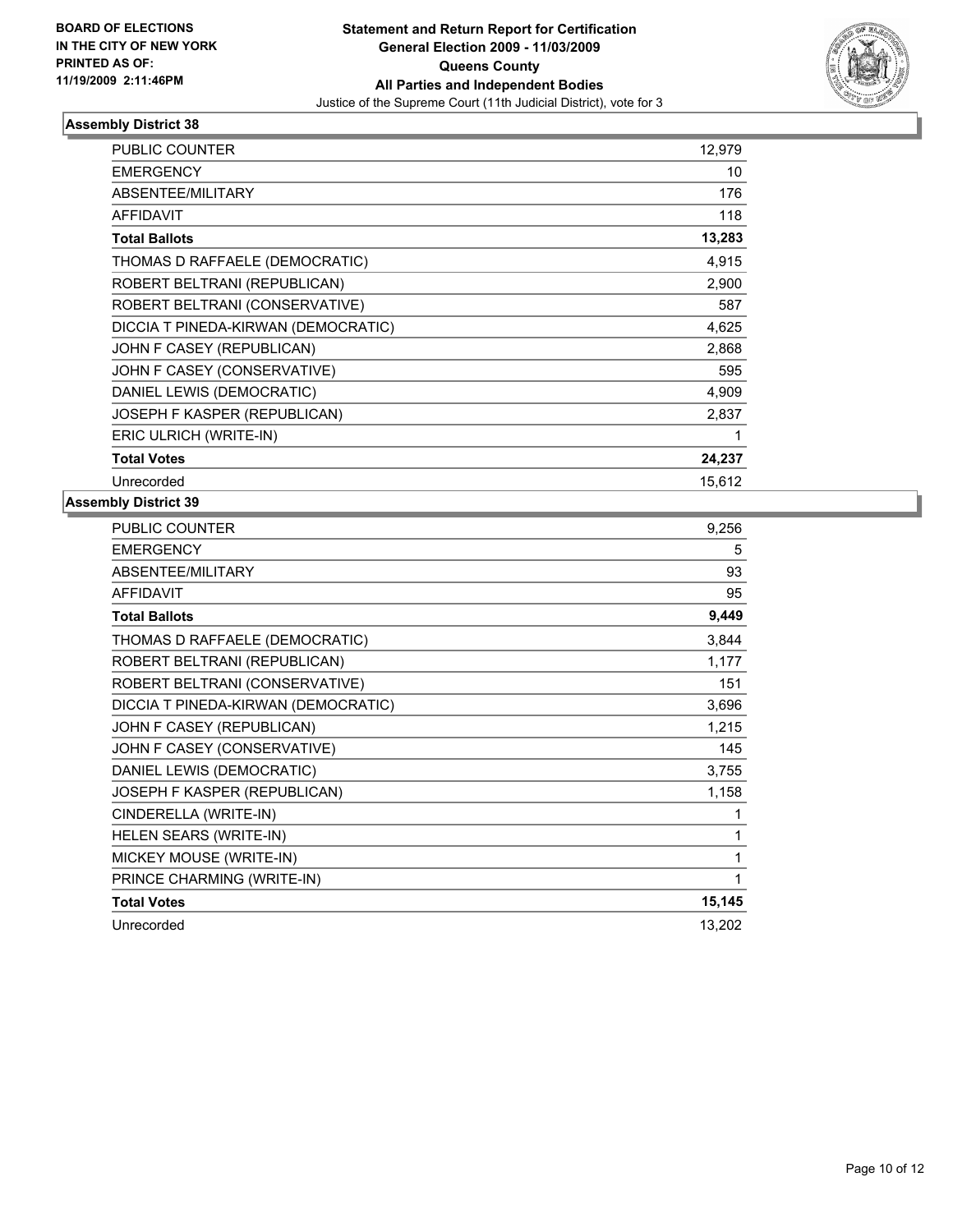

#### **Total for Justice of the Supreme Court (11th Judicial District) - Queens County**

| Unrecorded                          | 351,368 |
|-------------------------------------|---------|
| <b>Total Votes</b>                  | 564,577 |
| TOM COOKE (WRITE-IN)                | 1       |
| STEVEN (WRITE-IN)                   | 1       |
| SCOTT WEINBLATT (WRITE-IN)          | 1       |
| RUDOLPH BEHRMARN (WRITE-IN)         | 1       |
| ROY DAVIS (WRITE-IN)                | 1       |
| ROBERT BETTRASI (WRITE-IN)          | 1       |
| PRINCE CHARMING (WRITE-IN)          | 1       |
| MINNIE MOUSE (WRITE-IN)             | 1       |
| MICKEY MOUSE (WRITE-IN)             | 3       |
| MARK WEINBLATT (WRITE-IN)           | 1       |
| LINDA MICHAEL (WRITE-IN)            | 1       |
| KATHLEEN CARDERO (WRITE-IN)         | 1       |
| JUDY SCHEINDLIN (WRITE-IN)          | 1       |
| JOSEPH GROSSO (WRITE-IN)            | 1       |
| JOHN W CRONIN (WRITE-IN)            | 1       |
| JOHN CASEY (WRITE-IN)               | 1       |
| JEFF LEBOWITZ (WRITE-IN)            | 1       |
| <b>ISSACK BRAUW (WRITE-IN)</b>      | 1       |
| HELEN SEARS (WRITE-IN)              | 1       |
| HATCH EAGLE (WRITE-IN)              | 1       |
| GOOFY (WRITE-IN)                    | 1       |
| GILBERT BADILLO (WRITE-IN)          | 1       |
| ERIC ULRICH (WRITE-IN)              | 1       |
| DONALD DUCK (WRITE-IN)              | 2       |
| DIGHTON WAITH (WRITE-IN)            | 1       |
| DENA TOBIN (WRITE-IN)               | 1       |
| DAVID YASSKY (WRITE-IN)             | 2       |
| DAVID ROSASCO (WRITE-IN)            | 1       |
| CINDERELLA (WRITE-IN)               | 1       |
| ALAN KATINON (WRITE-IN)             | 1       |
| JOSEPH F KASPER (REPUBLICAN)        | 51,058  |
| DANIEL LEWIS (DEMOCRATIC)           | 132,068 |
| JOHN F CASEY (CONSERVATIVE)         | 9,535   |
| JOHN F CASEY (REPUBLICAN)           | 54,457  |
| DICCIA T PINEDA-KIRWAN (DEMOCRATIC) | 123,531 |
| ROBERT BELTRANI (CONSERVATIVE)      | 9,387   |
| ROBERT BELTRANI (REPUBLICAN)        | 53,742  |
| THOMAS D RAFFAELE (DEMOCRATIC)      | 130,765 |
| <b>Total Ballots</b>                | 305,315 |
| <b>AFFIDAVIT</b>                    | 2,577   |
| ABSENTEE/MILITARY                   | 5,940   |
| EMERGENCY                           | 474     |
| PUBLIC COUNTER                      | 296,324 |